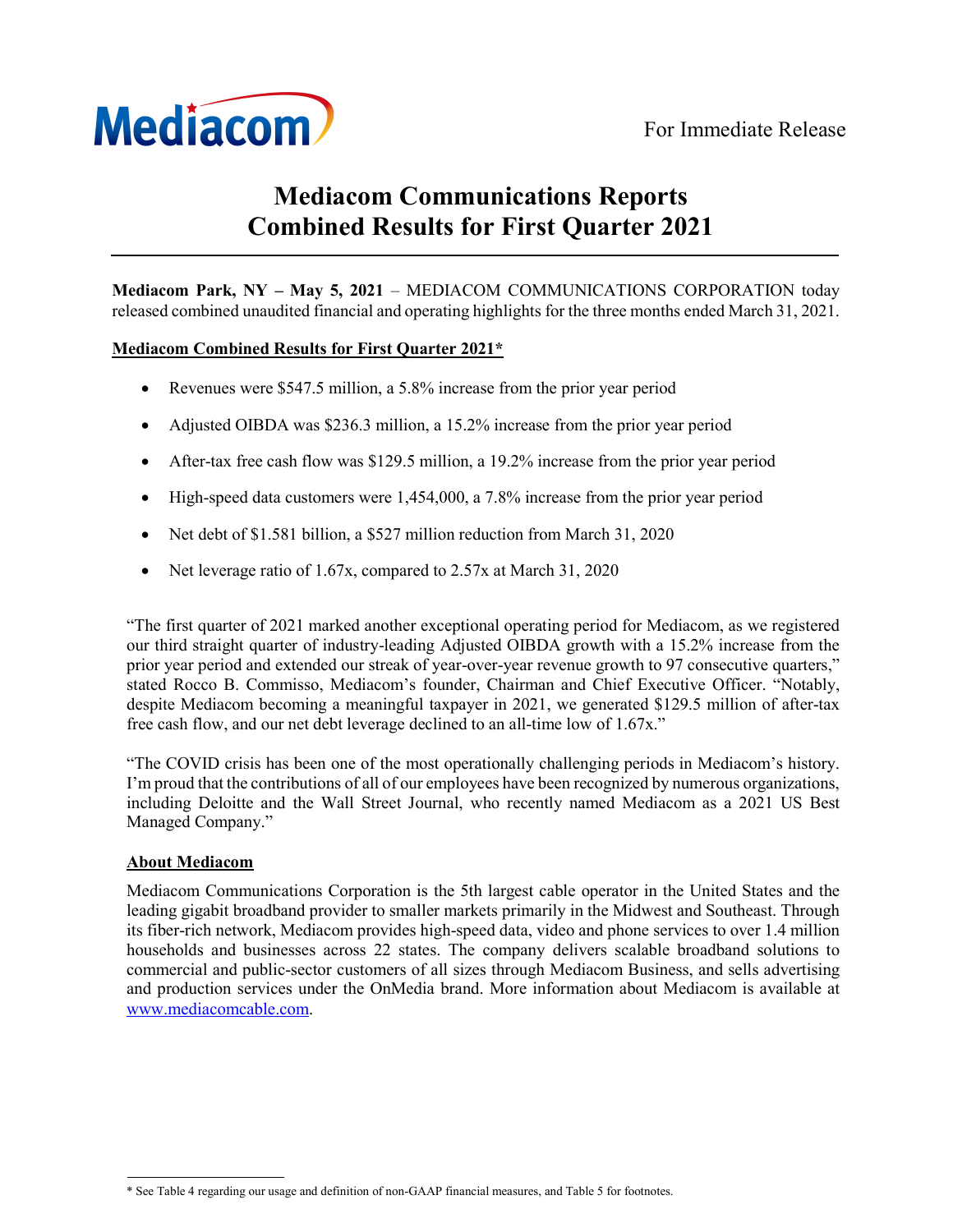## TABLE 1\*

#### Mediacom Communications Corporation Selected Combined Financial and Operating Data (Dollars in thousands, except per unit data) (Unaudited)

|                                     |    | <b>Three Months Ended</b> |    |           |             |
|-------------------------------------|----|---------------------------|----|-----------|-------------|
|                                     |    | March 31,                 |    |           |             |
|                                     |    | 2021                      |    | 2020      | YoY% Change |
| High-speed data ("HSD")             | \$ | 258,721                   | \$ | 223,449   | 15.8%       |
| Video                               |    | 174,218                   |    | 181,294   | $(3.9\%)$   |
| Phone                               |    | 28,819                    |    | 29,697    | $(3.0\%)$   |
| Business services                   |    | 75,208                    |    | 70,638    | 6.5%        |
| Advertising                         |    | 10,496                    |    | 12,398    | $(15.3\%)$  |
| <b>Total revenues</b>               | S  | 547,462                   | S  | 517,476   | 5.8%        |
| Service costs                       |    | (215,579)                 |    | (216,068) | $(0.2\%)$   |
| SG&A expenses                       |    | (80, 507)                 |    | (84, 975) | $(5.3\%)$   |
| Management fees                     |    | (16,000)                  |    | (12,000)  | 33.3%       |
| OIBDA <sup>(a)</sup>                | S  | 235,376                   | \$ | 204,433   | 15.1%       |
| Non-cash, share based compensation  |    | 876                       |    | 707       | 23.9%       |
| Adjusted OIBDA <sup>(a)</sup>       | S  | 236,252                   | S  | 205,140   | $15.2\%$    |
| Capital expenditures                |    | (67, 866)                 |    | (76,689)  | $(11.5\%)$  |
| Cash interest expense (a)           |    | (6,377)                   |    | (15,869)  | $(59.8\%)$  |
| Estimated federal / state taxes (a) |    | (32,514)                  |    | (3,926)   | NM          |
| After-tax free cash flow (a)        | \$ | 129,495                   | \$ | 108,656   | $19.2\%$    |
| Adjusted OIBDA margin (b)           |    | 43.2%                     |    | 39.6%     |             |

|                                       | <b>March 31, 2021</b> | <b>March 31, 2020</b> | YoY% Change |
|---------------------------------------|-----------------------|-----------------------|-------------|
| HSD customers                         | 1,454,000             | 1,349,000             | $7.8\%$     |
| Video customers                       | 626,000               | 693,000               | $(9.7\%)$   |
| Phone customers                       | 574,000               | 608,000               | $(5.6\%)$   |
| <b>Primary service units ("PSUs")</b> | 2,654,000             | 2,650,000             | $0.2\%$     |
| HSD customer increases                | 16,000                | 21,000                |             |
| Video customer declines               | (17,000)              | (17,000)              |             |
| Phone customer declines               | (12,000)              | (5,000)               |             |
| <b>Quarterly PSU declines</b>         | (13,000)              | (1,000)               |             |

|                                                         |   | <b>March 31, 2021</b> | <b>March 31, 2020</b> |                        |  |  |
|---------------------------------------------------------|---|-----------------------|-----------------------|------------------------|--|--|
| Total debt <sup>(c)</sup><br>Cash                       | S | 1,615,000<br>(34,068) | \$                    | 2,140,000<br>(32, 484) |  |  |
| Net debt                                                | S | 1,580,932             | S                     | 2,107,516              |  |  |
| Unused lines of credit (d)                              | S | 657,093               | S                     | 610,533                |  |  |
| Net leverage ratio $(e)$<br>Interest coverage ratio (f) |   | 1.67x<br>37.05x       | 2.57x<br>12.93x       |                        |  |  |

\* See Table 4 regarding our usage and definitions of non-GAAP financial measures, and Table 5 for footnotes.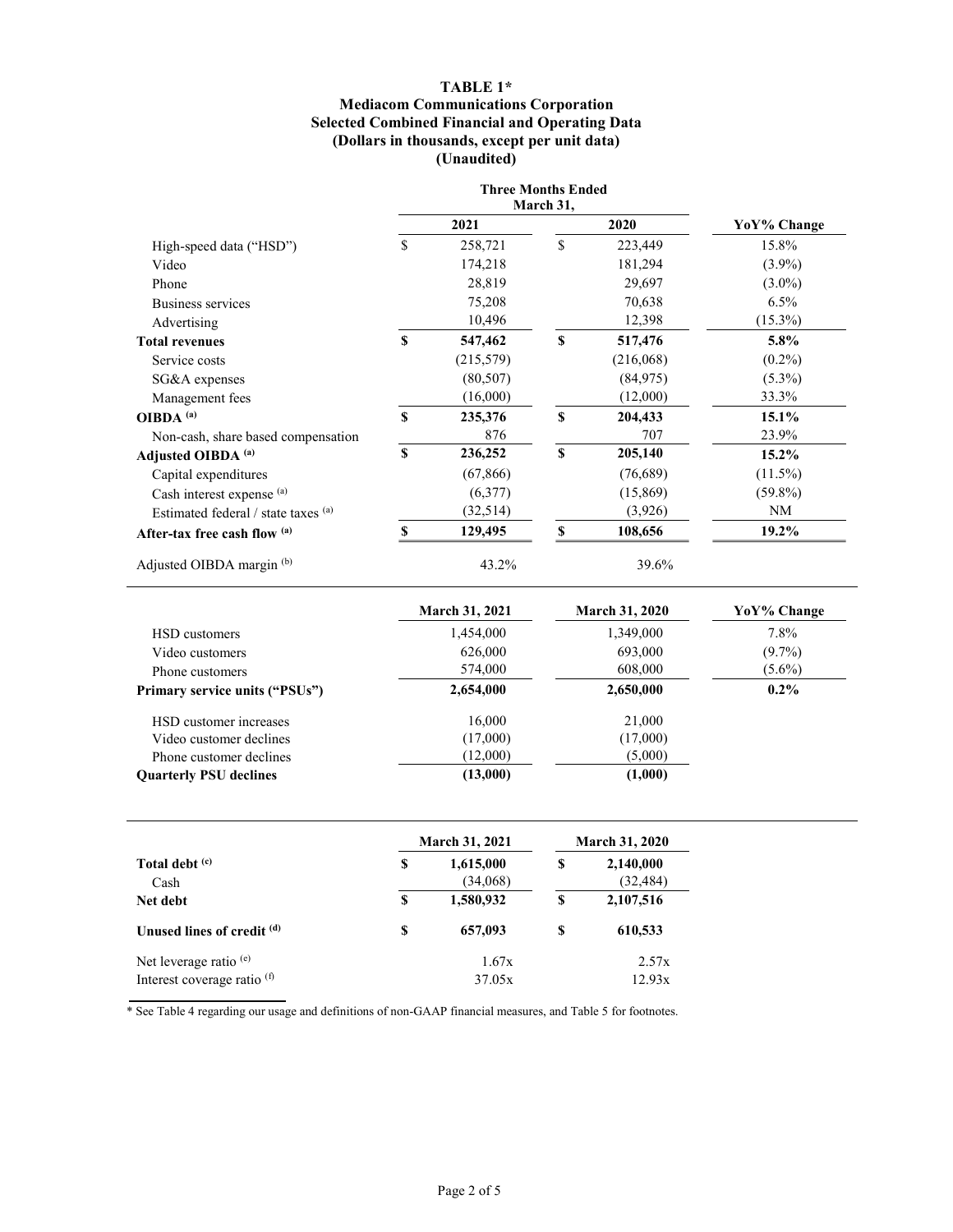## TABLE 2\*

#### Mediacom Communications Corporation Selected Combined Financial and Operating Data (Dollars in thousands, except per unit data) (Unaudited)

|                                        | <b>Three Months Ended</b><br>March 31, 2021 |                              |                           |                        |                     |                           |                             |
|----------------------------------------|---------------------------------------------|------------------------------|---------------------------|------------------------|---------------------|---------------------------|-----------------------------|
|                                        |                                             | Mediacom<br><b>Broadband</b> |                           | Mediacom<br><b>LLC</b> | <b>Eliminations</b> |                           | Mediacom<br>Combined        |
| High-speed data ("HSD")                | \$                                          | 137,732                      | \$                        | 120,989                |                     | \$                        | 258,721                     |
| Video                                  |                                             | 93,394                       |                           | 80,824                 |                     |                           | 174,218                     |
| Phone                                  |                                             | 15,341                       |                           | 13,478                 |                     |                           | 28,819                      |
| <b>Business services</b>               |                                             | 44,956                       |                           | 30,252                 |                     |                           | 75,208                      |
| Advertising                            |                                             | 9,003                        |                           | 1,493                  |                     |                           | 10,496                      |
| <b>Total revenues</b>                  | $\mathbf S$                                 | 300,426                      | \$                        | 247,036                |                     | $\boldsymbol{\mathsf{S}}$ | 547,462                     |
| Service costs                          |                                             | (115, 736)                   |                           | (99, 843)              |                     |                           | (215,579)                   |
| SG&A expenses                          |                                             | (48,311)                     |                           | (32,196)               |                     |                           | (80, 507)                   |
| Management fees                        |                                             | (9,600)                      |                           | (6,400)                |                     |                           | (16,000)                    |
| OIBDA <sup>(a)</sup>                   | $\mathbf S$                                 | 126,779                      | $\boldsymbol{\mathsf{s}}$ | 108,597                |                     | $\boldsymbol{\mathsf{S}}$ | 235,376                     |
| Investment income from affiliate       |                                             |                              |                           | 4,500                  | (4,500)             |                           |                             |
| Non-cash share-based compensation      |                                             | 438                          |                           | 438                    |                     |                           | 876                         |
| Adjusted OIBDA <sup>(a)</sup>          | $\mathbf S$                                 | 127,217                      | $\mathbf S$               | 113,535                | (4,500)             | $\mathbf S$               | 236,252                     |
| Capital expenditures                   |                                             | (34, 107)                    |                           | (33,759)               |                     |                           | (67, 866)                   |
| Cash interest expense (a)              |                                             | (3,293)                      |                           | (3,084)                |                     |                           | (6,377)                     |
| Estimated federal / state taxes (a)    |                                             | (19, 559)                    |                           | (12,955)               |                     |                           | (32,514)                    |
| Dividend to preferred members          |                                             | (4,500)                      |                           |                        | 4,500               |                           |                             |
| After-tax free cash flow (a)           | $\boldsymbol{\mathsf{S}}$                   | 65,758                       | $\boldsymbol{\mathsf{S}}$ | 63,737                 |                     | \$                        | 129,495                     |
|                                        |                                             |                              |                           |                        |                     |                           |                             |
|                                        |                                             | Mediacom<br><b>Broadband</b> |                           | Mediacom<br><b>LLC</b> |                     |                           | Mediacom<br>Combined        |
| HSD customers                          |                                             | 791,000                      |                           | 663,000                |                     |                           | 1,454,000                   |
| Video customers                        |                                             | 341,000                      |                           | 285,000                |                     |                           | 626,000                     |
| Phone customers                        |                                             | 313,000                      |                           | 261,000                |                     |                           | 574,000                     |
| Primary service units ("PSUs")         |                                             | 1,445,000                    |                           | 1,209,000              |                     |                           | 2,654,000                   |
| HSD customer increases                 |                                             | 7,000                        |                           | 9,000                  |                     |                           | 16,000                      |
| Video customer declines                |                                             | (9,000)                      |                           | (8,000)                |                     |                           | (17,000)                    |
| Phone customer declines                |                                             | (7,000)                      |                           | (5,000)                |                     |                           | (12,000)                    |
| <b>Quarterly PSU declines</b>          |                                             | (9,000)                      |                           | (4,000)                |                     |                           | (13,000)                    |
|                                        |                                             | Mediacom<br><b>Broadband</b> |                           | Mediacom<br><b>LLC</b> |                     |                           | Mediacom<br><b>Combined</b> |
| Total debt (c)                         | S                                           | 898,750                      | S                         | 716,250                |                     | \$                        | 1,615,000                   |
| Cash                                   |                                             | (16, 117)                    |                           | (17, 951)              |                     |                           | (34,068)                    |
| Net debt                               | $\mathbb S$                                 | 882,633                      | $\mathbb S$               | 698,299                |                     | \$                        | 1,580,932                   |
| Unused lines of credit <sup>(d)</sup>  | \$                                          | 365,996                      | $\mathbb S$               | 291,097                |                     | \$                        | 657,093                     |
| Net leverage ratio <sup>(e)</sup>      |                                             | 1.73x                        |                           | 1.54x                  |                     |                           | 1.67x                       |
| Interest coverage ratio <sup>(f)</sup> |                                             |                              |                           |                        |                     |                           |                             |

\* See Table 4 regarding our usage and definitions of non-GAAP financial measures, and Table 5 for footnotes.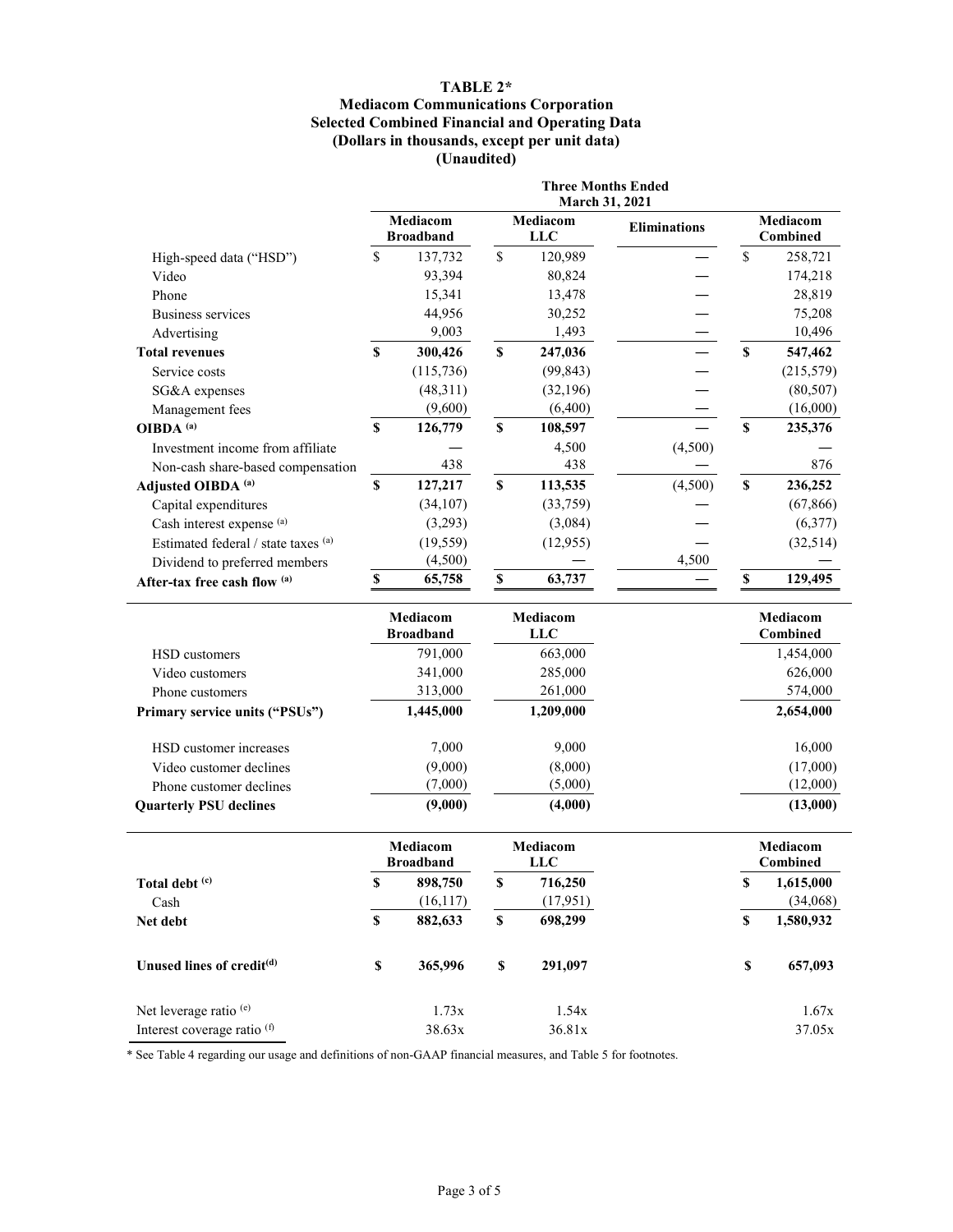## TABLE 3\*

#### Mediacom Communications Corporation Selected Combined Financial and Operating Data (Dollars in thousands, except per unit data) (Unaudited)

|                                       |                           | <b>Three Months Ended</b><br>March 31, 2020 |                           |                        |                     |                           |                      |
|---------------------------------------|---------------------------|---------------------------------------------|---------------------------|------------------------|---------------------|---------------------------|----------------------|
|                                       |                           | Mediacom<br><b>Broadband</b>                |                           | Mediacom<br><b>LLC</b> | <b>Eliminations</b> | Mediacom<br>Combined      |                      |
| High-speed data ("HSD")               | \$                        | 120,810                                     | $\mathsf{\$}$             | 102,639                |                     | \$                        | 223,449              |
| Video                                 |                           | 98,266                                      |                           | 83,028                 |                     |                           | 181,294              |
| Phone                                 |                           | 16,010                                      |                           | 13,687                 |                     |                           | 29,697               |
| <b>Business services</b>              |                           | 42,818                                      |                           | 27,820                 |                     |                           | 70,638               |
| Advertising                           |                           | 10,610                                      |                           | 1,788                  |                     |                           | 12,398               |
| <b>Total revenues</b>                 | S                         | 288,514                                     | $\boldsymbol{\mathsf{s}}$ | 228,962                |                     | $\boldsymbol{\mathsf{s}}$ | 517,476              |
| Service costs                         |                           | (116, 492)                                  |                           | (99, 576)              |                     |                           | (216,068)            |
| SG&A expenses                         |                           | (51, 519)                                   |                           | (33, 456)              |                     |                           | (84,975)             |
| Management fees                       |                           | (7,200)                                     |                           | (4,800)                |                     |                           | (12,000)             |
| OIBDA <sup>(a)</sup>                  | $\boldsymbol{\mathsf{s}}$ | 113,303                                     | $\boldsymbol{\mathsf{s}}$ | 91,130                 |                     | $\boldsymbol{\mathsf{S}}$ | 204,433              |
| Investment income from affiliate      |                           |                                             |                           | 4,500                  | (4,500)             |                           |                      |
| Non-cash share-based compensation     |                           | 375                                         |                           | 332                    |                     |                           | 707                  |
| Adjusted OIBDA <sup>(a)</sup>         | \$                        | 113,678                                     | $\mathbf S$               | 95,962                 | (4,500)             | $\mathbf S$               | 205,140              |
| Capital expenditures                  |                           | (40, 017)                                   |                           | (36,672)               |                     |                           | (76,689)             |
| Cash interest expense (a)             |                           | (8,048)                                     |                           | (7, 821)               |                     |                           | (15,869)             |
| Estimated federal / state taxes (a)   |                           | (2,860)                                     |                           | (1,066)                |                     |                           | (3,926)              |
| Dividend to preferred members         |                           | (4,500)                                     |                           |                        | 4,500               |                           |                      |
| After-tax free cash flow (a)          | \$                        | 58,253                                      | $\boldsymbol{\mathsf{S}}$ | 50,403                 |                     | \$                        | 108,656              |
|                                       |                           |                                             |                           |                        |                     |                           |                      |
|                                       |                           | Mediacom<br><b>Broadband</b>                |                           | Mediacom<br><b>LLC</b> |                     | Mediacom<br>Combined      |                      |
| HSD customers                         |                           | 743,000                                     |                           | 606,000                |                     |                           | 1,349,000            |
| Video customers                       |                           | 380,000                                     |                           | 313,000                |                     |                           | 693,000              |
| Phone customers                       |                           | 335,000                                     |                           | 273,000                |                     |                           | 608,000              |
| Primary service units ("PSUs")        |                           | 1,458,000                                   |                           | 1,192,000              |                     |                           | 2,650,000            |
| HSD customer increases                |                           | 11,000                                      |                           | 10,000                 |                     |                           | 21,000               |
| Video customer declines               |                           | (9,000)                                     |                           | (8,000)                |                     |                           | (17,000)             |
| Phone customer declines               |                           | (3,000)                                     |                           | (2,000)                |                     |                           | (5,000)              |
| <b>Quarterly PSU declines</b>         |                           | (1,000)                                     |                           |                        |                     |                           | (1,000)              |
|                                       |                           | Mediacom<br><b>Broadband</b>                |                           | Mediacom<br><b>LLC</b> |                     |                           | Mediacom<br>Combined |
| Total debt <sup>(c)</sup>             | S                         | 1,042,500                                   | S                         | 1,097,500              |                     | \$                        | 2,140,000            |
| Cash                                  |                           | (16,957)                                    |                           | (15,527)               |                     |                           | (32, 484)            |
| Net debt                              | \$                        | 1,025,543                                   | $\mathbb S$               | 1,081,973              |                     | \$                        | 2,107,516            |
| Unused lines of credit <sup>(d)</sup> | \$                        | 248,346                                     | $\mathbb S$               | 362,187                |                     | \$                        | 610,533              |
| Net leverage ratio <sup>(e)</sup>     |                           |                                             |                           |                        |                     |                           |                      |
|                                       |                           | 2.26x                                       |                           | 2.82x                  |                     |                           | 2.57x                |

\* See Table 4 regarding our usage and definitions of non-GAAP financial measures, and Table 5 for footnotes.